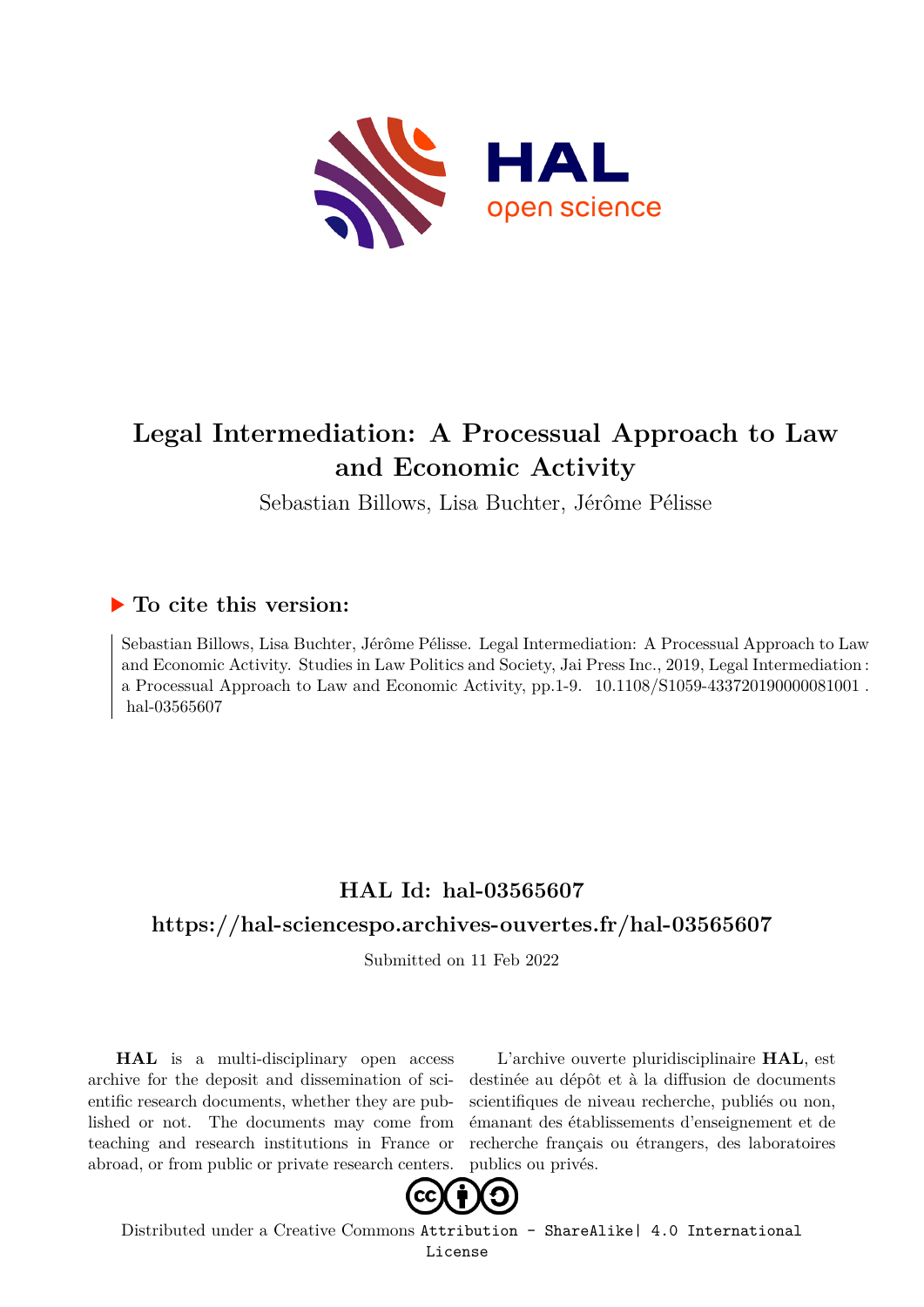## **Introduction: the Microfoundations of Legal Intermediation in Organizational Contexts**

### Sebastian Billows

Postdoctoral fellow Max Planck Institute for the Study of Societies (Germany) [billows@mpifg.de](mailto:billows@mpifg.de) 

Lisa Buchter Graduate student Northwestern University (USA) and Sciences Po (France) [lisabuchter2017@u.northwestern.edu](mailto:lisabuchter2017@u.northwestern.edu) 

#### Jérôme Pelisse

Full professor Sciences Po, Center for the Sociology of Organizations (CSO), CNRS, Paris, France jerome.pelisse@sciencespo.fr

#### **Citation :**

Billows, S., Buchter, L. and Pélisse, J. (2019), "Introduction: The Microfoundations of Legal Intermediation in Organizational Contexts", Legal Intermediation (*Studies in Law, Politics, and Society*, Vol. 81), Emerald P[ublishing Limited, Bingley, pp. 1-9. https://doi.org/](https://dx.doi.org/10.1108/S1059-433720190000081001)10.1108/S1059-433720190000081001

**Keywords**: legal intermediation, regulation, economy, labor, legal tools, neo-institutionalism, France

Law, public policy, and economic activity are intimately tied to each other. State policies and the legal system have often worked in favor of private economic interests. For instance, core features of the United States (US) legal system of the 19<sup>th</sup> century were designed to protect the interests of the capitalist class (Horwitz 1992). Nowadays, narrow definitions of responsibility and privileged access to formal legal institutions still help the "haves" to "come out ahead" (Galanter 1974; 2013; Sutton 2001). Conversely, law has also been used (successfully or not) to coerce economic interests. Due to rules governing industrial relations and giving workers more power vis-à-vis their employers, corporations have become "legalized" settings (Selznick, 1969), where labor unions have gained leverage to shape workers' rights and accommodations (Chappe 2015; Dixon and Martin 2012; Guillaume, Pochic, and Silvera 2015; Pélisse 2007). 1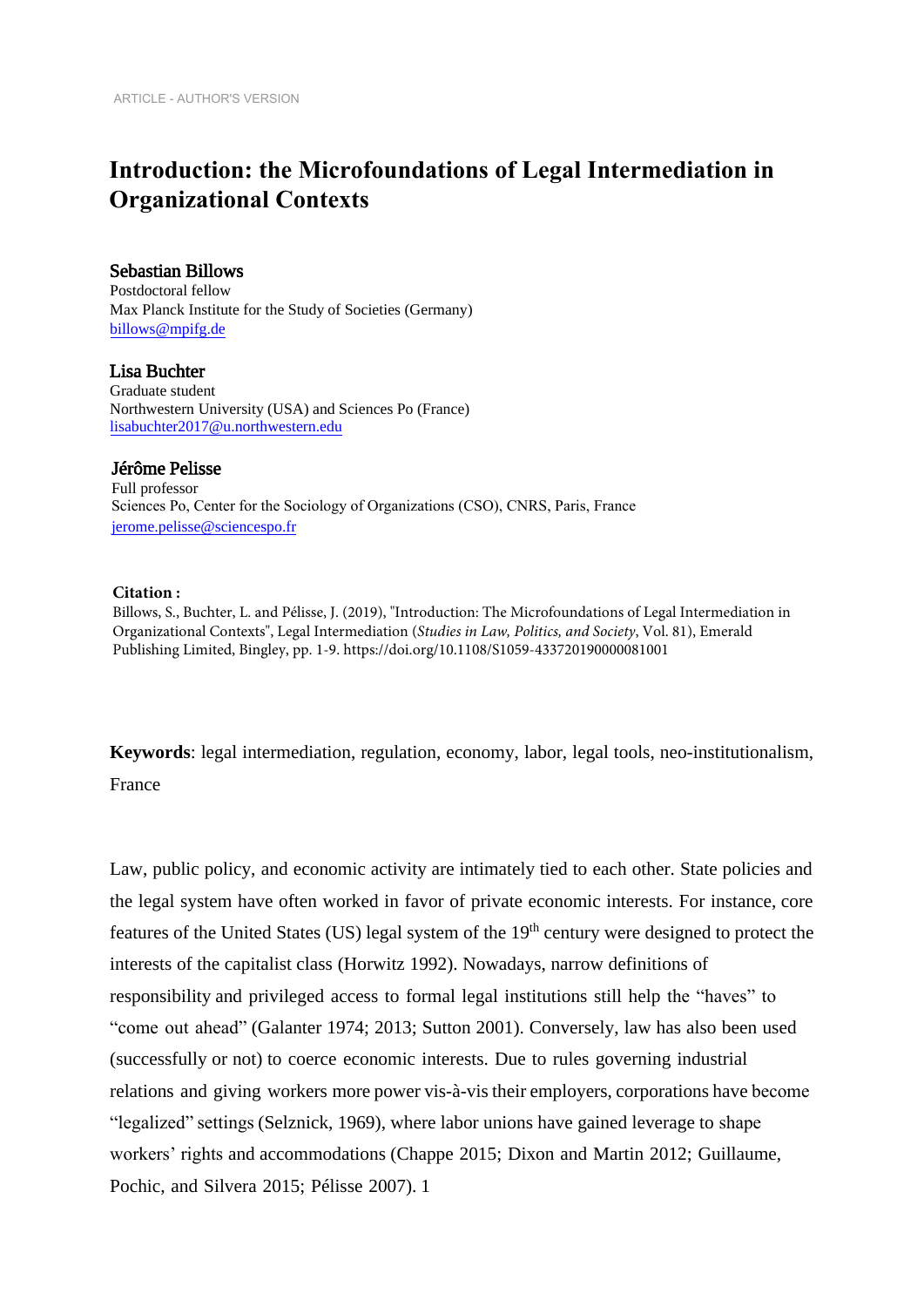Some laws mandated corporations to participate in broader societal change, such as the inclusion of discriminated minorities (Bereni and Revillard 2007; Burstein, Paul 1985; Dobbin 2009; Edelman 2016; Heyer et al. 2013; Lempert and Sanders 1986; Stryker and Pedriana 2004) or, in France, the fight against unemployment through the reduction of working time (Pélisse, 2004; 2011). Finally, the rise of the "regulatory state" (Thatcher 2014) or "regulatory capitalism" (Levi-Faur 2005) has led to even more interactions between law and economic activity. Despite popular belief that regulation was abandoned due to the diffusion of neoliberalism throughout the Western world in the 1980s, empirical evidence suggests that privatization, deregulation, and the promotion of market-based solutions under neoliberal governments expanded and extended business regulation in many national contexts (Braithwaite 2009; Vogel 1996) and even on a transnational basis (Bartley 2007, 2010). In other words, the alleged deregulation and move toward free markets led to a slow re-regulation of free markets in the form of soft regulation allegedly perfecting market performance (Levi-Faur 2005; Majone 1997).

A more and more prevalent phenomenon, the interplay between law, public policy, and economic activity has become a core part of socioeconomic and sociolegal scholarship (Stryker 2003; Edelman and Stryker 2005; Bessy, Delpeuch and Pélisse, 2011; Edelman, 2016).<sup>1</sup> A major outcome of this literature is that public policy goals, legal norms, and the ensuing enforcement measures are inherently ambiguous (Dobbin 2009; Edelman 1992), especially as we shift from "government" to a "governance" model where multiple stakeholders design and implement regulations (Ansell and Gash 2008; Braithwaite 1982; Freeman and Minnow 2009; Kagan, Gunningham, and Thornton 2003). Due to normative ambiguity and to the organizational clout of economic interests (Perrow 1991), legal mandates always go through some degree of reinterpretation by economic and organizational actors, which impacts the reach of regulatory authorities (Edelman et al. 2011; Edelman 2016). Our argument is that this ongoing process of legal intermediation is shaped by a diverse set of actors and relies on hybrid tools and instruments, that have differential effects (either positive or negative) on

1

<sup>&</sup>lt;sup>1</sup> While part of this literature describes the relation between law and economic activity as a top-down process, we focus our attention on the scholarship that views legal intermediation as a bottom-up process. The work on "regulatory capture" (Carpenter and Moss 2014) constitutes an example of the top-down approach. This perspective situates legal intermediation as a chain link between laws and regulation – which have to be applied to the economic world – and the economic and social relations embedded in organizations, as if law and economy or organizations were two separate spheres, of which we have to study the interrelations. A bottom-up approach does not only start from the social relations but is anchored in a constitutive perspective, where law and organizations are conceived together, shaping mutually one another through, notably, the activities of such legal intermediaries.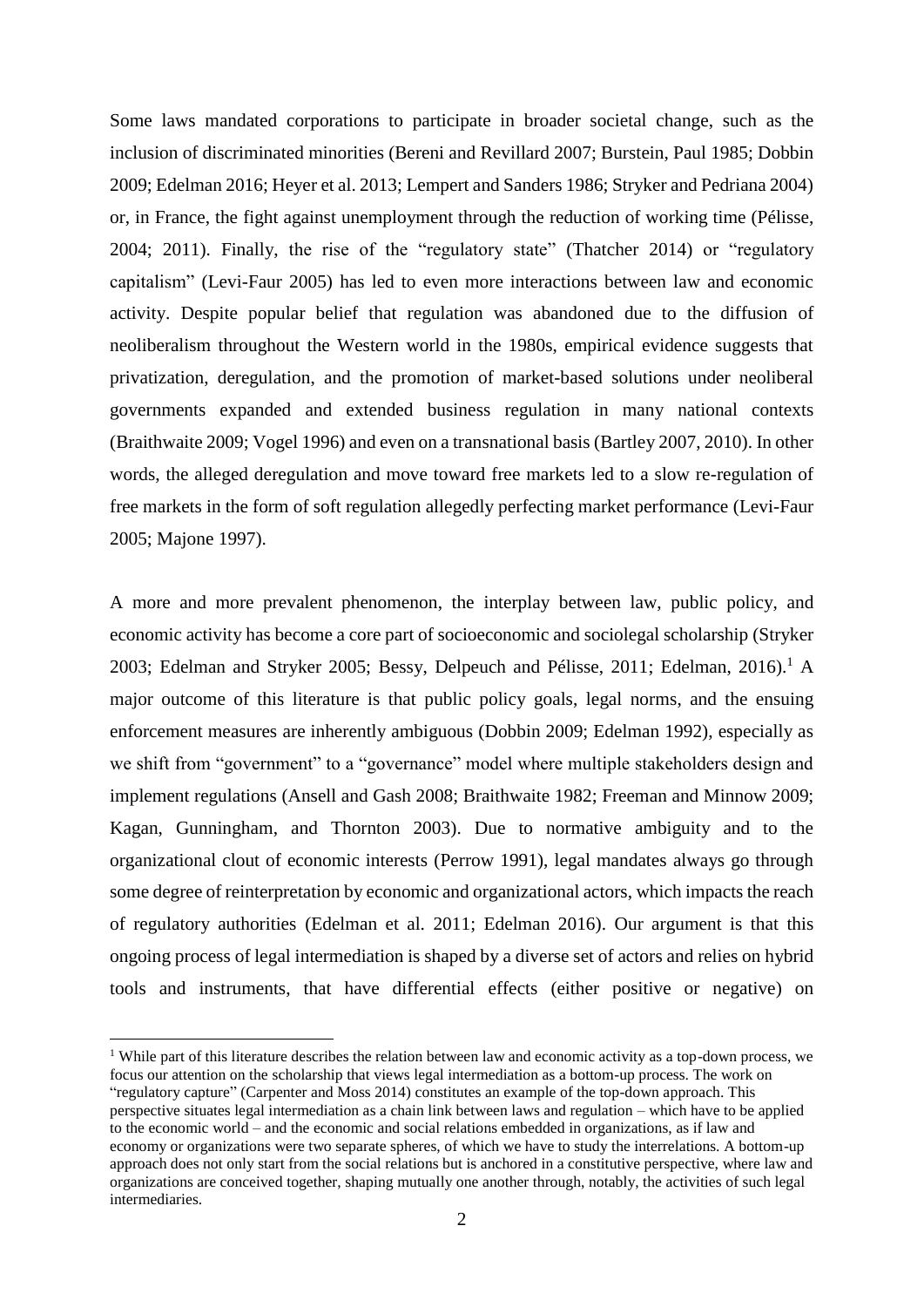organizational routines, compliance monitors, as well as judicial and legislative forces. The process leading from a new regulation to new organizational and business routines involves specific actors whom we call "legal intermediaries." While some economic actors and organizations turn to external and highly specialized corporate services, such as tax advisers or business lawyers, others rely on various types of "in-house" legal or non-legal specialists. A significant aspect of their work is to design specific devices, such as contracts, guidelines, or any other type of formalized procedures. Those legal devices, which stand halfway between the regulatory and the managerial sphere, shape the legal consciousness of laypeople who undertake economic activities or who work in large organizations (Ewick and Silbey 1998; Pélisse 2005).

Our processual, intra-organizational approach departs from other accounts of legal intermediation (Talesh and Pélisse, 2018). Regulation scholars are now taking "regulatory intermediation" seriously (Abbott, Levi-Faur, and Snidal 2017). However, because they focus on formal institutions such as international bodies or rating agencies, their approach overlooks subtler and more local forms of intermediation affecting organizations and economic activity. Despite using at times a different terminology, the neo-institutional literature on "legal environments" has already researched legal intermediation at length (Dobbin 2009; Edelman 2016; Talesh 2015). This literature's main findings can be summarized as follows: by infusing "managerial logics" into law, organizational fields are capable of mitigating the impact of legislation targeted at them. In a second step, which is referred to as "endogenization", managerialized law "subsequently influences understandings of law and legal actors and legal institutions" (Edelman 2016:19). Although we build on core insights of the neo-institutional approach, such as the managerialization of law and legal endogeneity, our approach to legal intermediation departs from the latter in four respects: (1) we challenge the current portrayal of legal intermediaries (primarily seen as legal experts or compliance professionals) by studying actors who are neither legal professionals nor corporate managers and who nonetheless deeply influence the interpretation of the law; (2) we emphasize the multiple roles of legal devices in shaping compliance or non-compliance; (3) from a methodological standpoint, we use an intraorganizational and intra-industry perspective rather than a field-based perspective; and (4) we investigate the relationship between law and economic activity within more varied social settings: in countries outside the United States and in other areas of regulation than antidiscrimination law, both of which are overwhelmingly represented in the neo-institutional literature..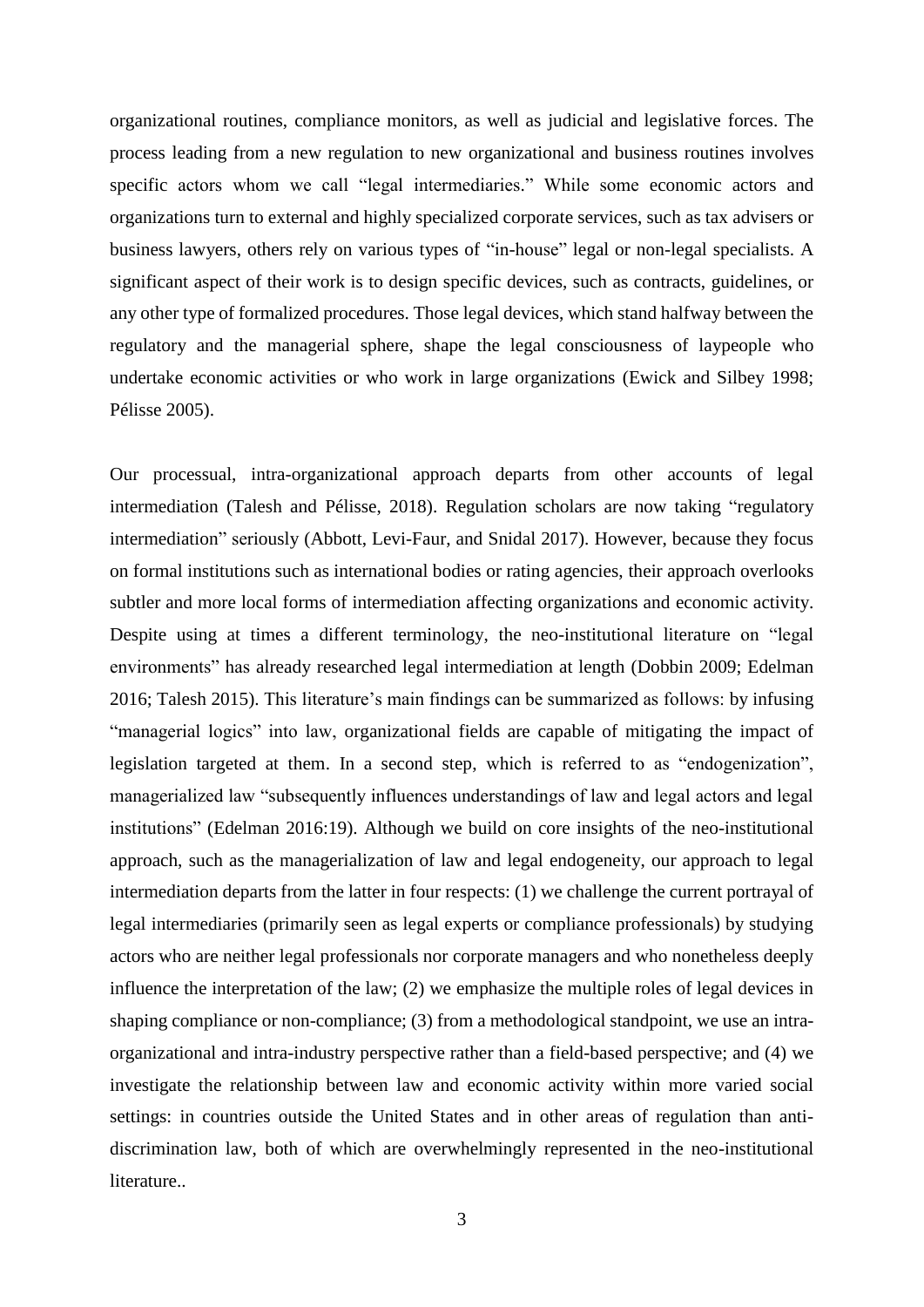Our first difference with the neo-institutional approach is that we provide a more detailed account of legal intermediaries' work and profile. Proponents of the neo-institutional approach have shown how different types of "compliance professionals" (Edelman 2016) reinterpreted US laws fighting employment discrimination. Compliance professionals include lawyers, consultants, human resource professionals, and insurance staff. By contrast, our symposium describes a wider range of legal intermediaries, such as legal counsels, civil rights activists, judicial experts salespeople, hospital directors, union members, managers, health and safety specialists, or even street level bureaucrats, who may or may not belong to established professions. In his contribution, Jérôme Pélisse presents a systematic comparison of these actors, which helps understanding and contrasting the different ways through which they contribute to legal intermediation. In particular, he stresses the importance of what he calls non-legal professionals acting as legal intermediaries within organizations. <sup>2</sup> They contribute to the framing of ordinary legality on the workplace and in other areas of economic activity. Their contribution to legal intermediation depends on different types of constraints and resources, such as their relational profile, their hierarchical status or their local reputation.

Our second departure from the neo-institutional literature is our consideration of legal devices. Legal intermediaries design specific devices that shape economic activity and, in some cases, have feedback effects on regulation. Legal devices are a core feature of the neo-institutional approach to legal intermediation: in response to Equal Employment Opportunity law, organizations set up legal devices such as grievance procedures or guidelines which "symbolically demonstrate attention to law while maintaining sufficient flexibility to preserve managerial prerogatives that are seen as advancing business goals" (Edelman, 2016:31). However, we argue that the symbolic legitimacy of legal devices (Bourdieu 1987:4)is only one of three different ways in which they shape economic activity and regulatory outcomes. This symposium puts forth two other channels by which legal devices exercise their influence. The first is instrumental: the mere presence of rules means that economic actors can play with them (Lascoumes and Le Bourhis, 1996). The scholarship at the crossroads of social movement and organizations has showed how activists use symbolic devices put forth by companies to hold firms accountable for their pro-social claims and monitor their practices (McDonnell, King, and

1

<sup>&</sup>lt;sup>2</sup> This does not preclude us from analyzing borderline cases such as the French judicial expert, who stands in between laypeople and the legal profession, or the safety engineer working in a scientific institution, who must translate safety regulations into concrete rules readily usable by the scientists who conduct experiments.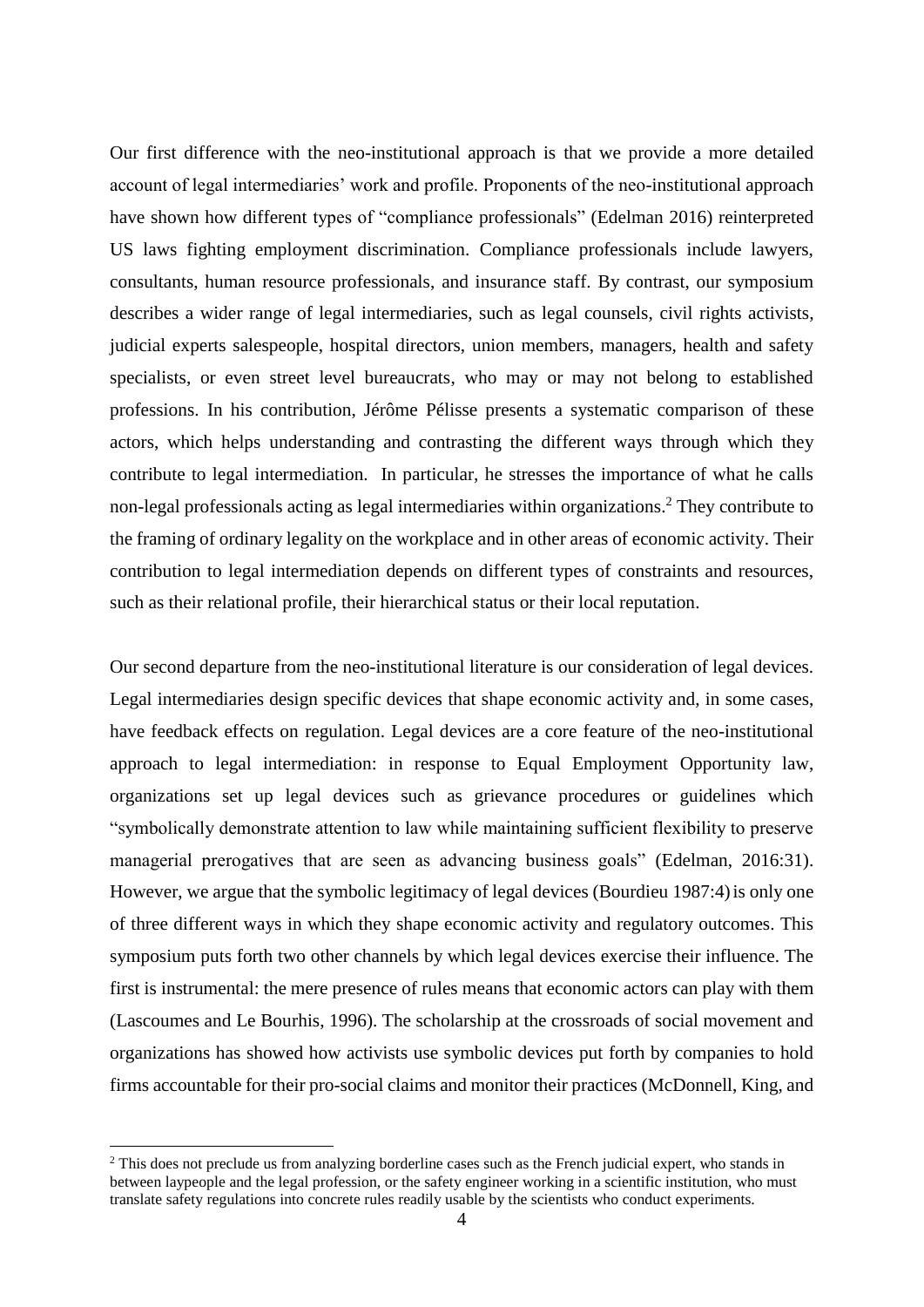Soule 2015). The second effect of legal devices is constitutive. As Robin Stryker wrote, "law provides tools that help actors attribute meaning, existence, desirability or undesirability to their economic environment" (Stryker 2003:349). Weber provided empirical evidence of this a long time ago: from a historical standpoint, legal devices changed the way economic actors calculate economic returns and made strategic business decisions (Weber 1978). By shaping legal consciousness, legal devices may create new opportunities for certain disadvantaged groups to claim more rights (McCann 1994). To capture the diverse effects of legal devices on economic activity and organizations, we define the act of crafting objects such as contracts, guidelines, grievance procedures, collective agreements, or any other type of formalized procedures, as a social process. As Suchman has shown, such objects "possess both symbolic and technical properties" which arise from the interactions between experts and laypeople (Suchman 2003:91). Similar to Macaulay's work on contracts (1963), we adopt a "law in action" approach to find how and whether those objects are used in economic and organizational contexts. However, in contrast to Suchman and Macaulay's work, which tends to ignore institutional factors, we never lose sight of regulation and the institutionalized practices that might prevail at the level of an industry.

A third difference lies in the methods we use to study legal intermediaries and legal intermediation. Neo-institutional sociologists have collected evidence of legal intermediation by reading the professional literature (such as magazines), observing professional gatherings (such as conferences or "webinars"), and conducting statistical surveys about organizational practices across a large number of organizations. While these empirical strategies are useful to map out the diffusion of managerialized rules and procedures across the entire organizational field, it fails to account for how legal intermediaries craft and deliver advice within specific organizations and sectors. Yet, as most of the contributions in this special issue show, legal intermediation is particularly salient in the case of industry-specific regulation. To provide a much needed finer-grained view of legal intermediation, our contributions outline the "division of labor (…) in the cubicle" (Abbott 2005). Similar to the research conducted by Nelson and Nielsen (2000), for example, we investigate the daily interactions between laypeople and the legal intermediaries who assist them in complying with regulation. While the literature has insisted on how professional groups "frame" the law, we take into account both institutional factors and the informal micropolitics that give rise to local compromises between laypeople and legal intermediaries (Huising, 2015). The use of qualitative research methods enables us to capture not only the specific challenges faced by different actors, but also the impact of their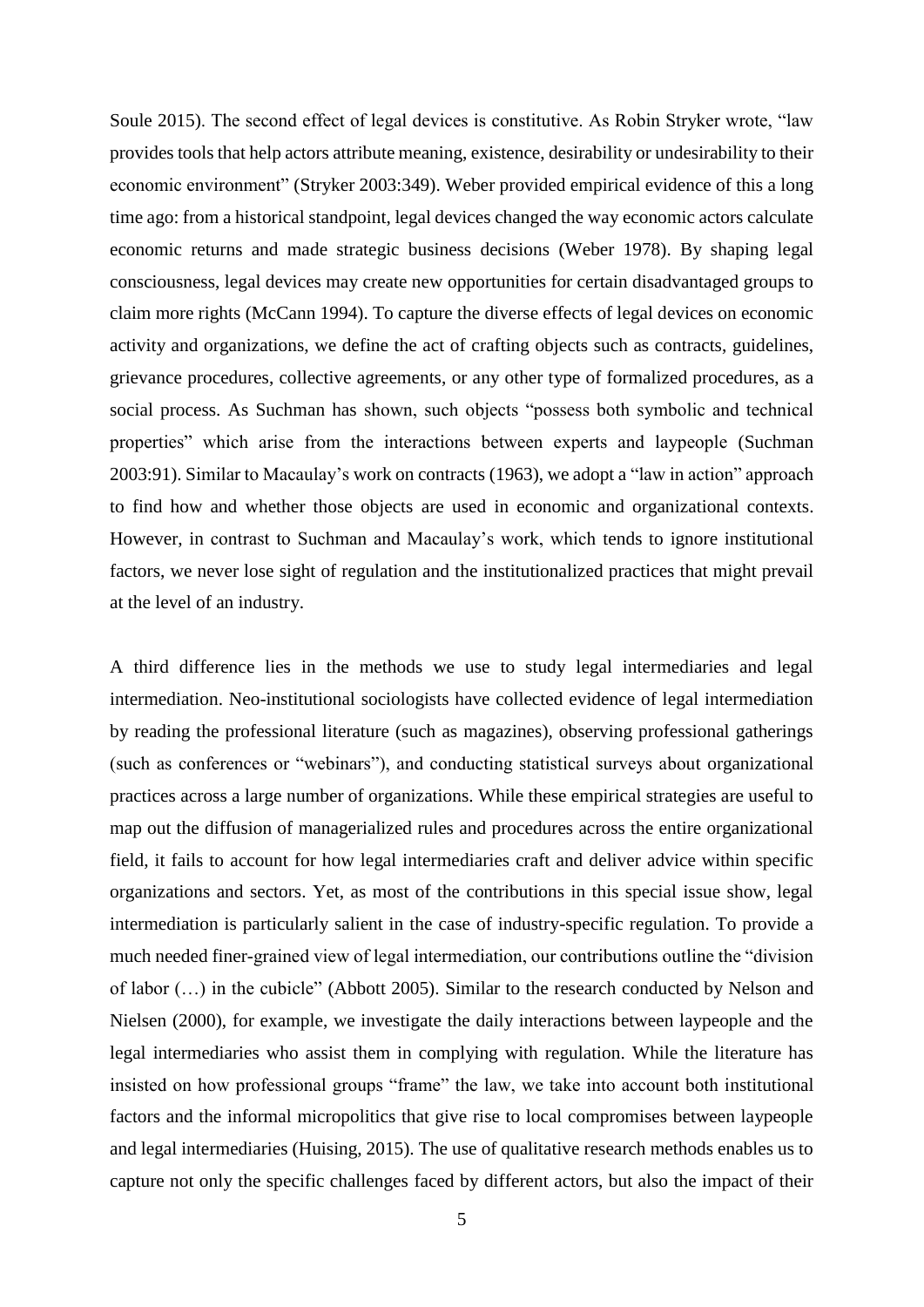status – formal and informal power, authority, position within the company, ability to speak out (Hirschman 1970) – on their ability to leverage social change. Additionally, this microsociological perspective helps us to explore cases where legal intermediation is a contentious issue. The neo-institutional literature tends to equate contentiousness with litigation (Revillard 2017). Our contributions show that even when litigation is absent, the internalization of law by organizations may turn into a contentious social process where different groups of actors defend conflicting interpretations of the law.

The last difference between our approach and previous neo-institutional research lies in the empirical scope of our investigations. While virtually all existing neo-institutional research is centered on US anti-discrimination  $law<sup>3</sup>$ , we expand the scope and the types of organizational environments where legal intermediation is analyzed, as Talesh and Pélisse (2018) did recently to find out how legal intermediaries impact social change. We believe that legal intermediation is virtually ubiquitous and holds true not only across countries, but also across types of organizations, whether it is private businesses, schools (Hallett 2010), hospitals (Kellogg 2009), or scientific laboratories (Huising and Silbey, 2013; Pélisse, 2017). Our contributions use this conceptual framework to address responses to different types of law. While Lisa Buchter's contribution addresses anti-discrimination law in the French context, the rest of our contributions describe areas of regulation that the literature has overlooked so far, such as financial rules, competition law, labor law, or health and safety procedures. Moreover, our contributions focus on European cases. This goes against some neo-institutional claims arguing that legal intermediation is unlikely outside the US. More specifically, we reject the claim that compared to the "weak" US federal state and its "vague" law, the "French legal system doesn't permit expansive reinterpretation" (Dobbin 2009:6–7). First, the alleged weakness of the US federal state and its legal system has been contested by political scientists, historians, and sociologists alike (Carpenter 2001, 2010; Lieberman 2015; Stryker and Pedriana 2004). Second, besides the contributions showcased in our symposium, there's already a wealth of empirical evidence showing how private actors reinterpret, managerialize, and endogenize the French legal environment (Bereni 2011; Billows 2016; Pélisse 2004; 2011).

Thanks to our approach that focuses on the contingent and processual aspects of legal intermediation, we find patterns of compliance that differ from those predicted by the existing

1

<sup>3</sup> Talesh is among the few exceptions (Talesh, 2009, 2015).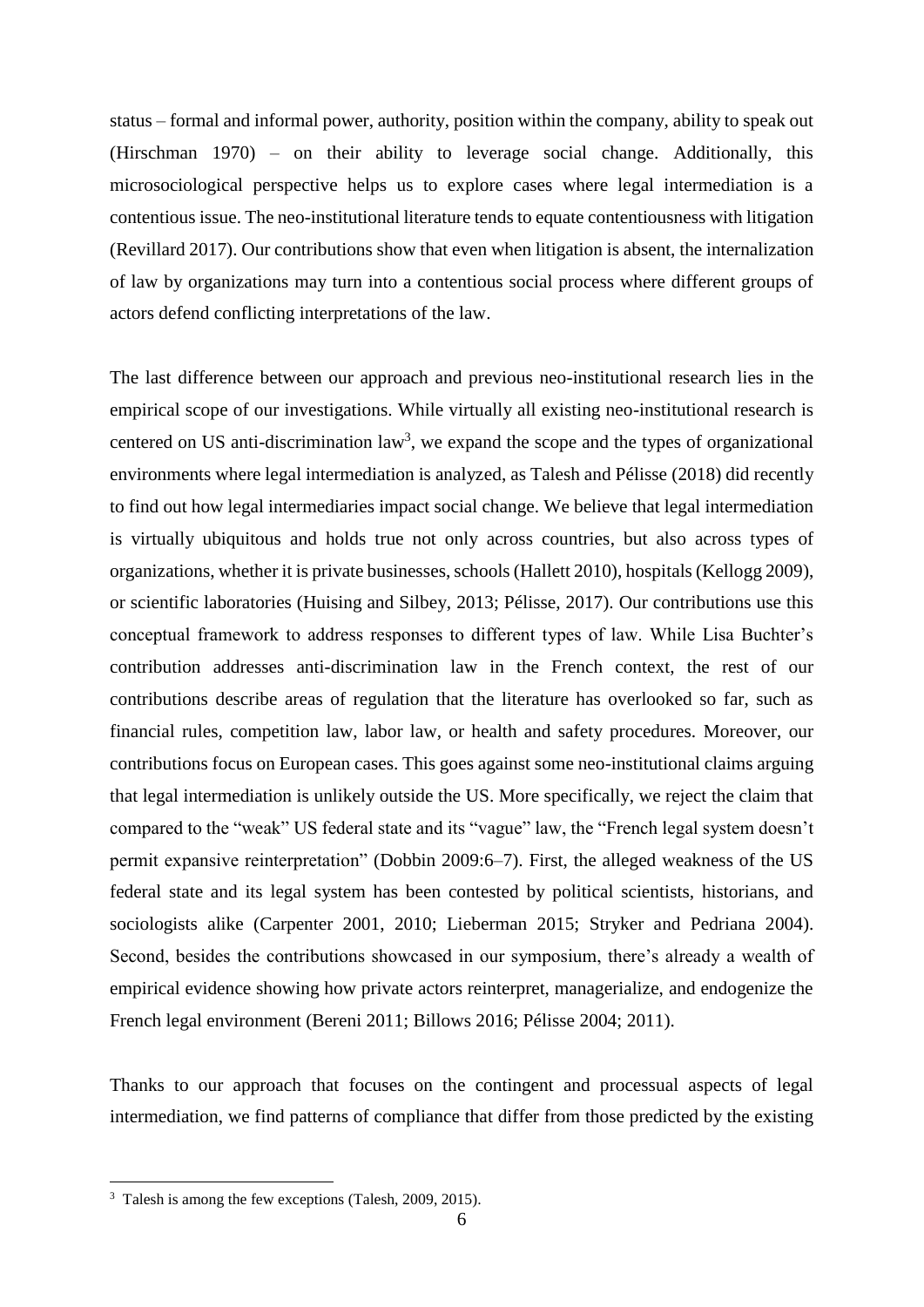literature. In the neo-institutional approach, legal intermediation is a one-way street by which the profit-oriented logic of private business systematically taints the "legal logic," a sphere where "principles such as due process, equal access to law, and equal protection of law" dominate (Edelman 2016:23). Lauren Edelman claims that the "managerialization of the law" (or the infusion of the law with managerial ideals) is so prevalent that it led the US to become a "symbolic civil rights society" (Edelman 2016), while Frank Dobbin claims that diversity practices are adopted regardless of their efficacy, primarily to protect firms in courts (Dobbin 2009:209). We argue that this perspective on legal intermediation is too monolithic, and multiple case studies in this symposium corroborate this idea.

We find instances where legal intermediation actually succeeds in fulfilling the initial goals of regulation. Lisa Buchter's contribution, for instance, shows how activists co-opted French large corporations, and imposed an interpretation of anti-discrimination law that at times made a difference in the lives of the minorities whom legislation sought to protect. Camille Herlin and Alexis Spire show that professional intermediation of law does not always succeed in institutionalizing new interpretations of regulation and that the laypeople who buy their legal services sometimes contest their legitimacy. In her contribution on French hospitals, Fanny Vincent analyzes a contentious process of managerialization of labor law where nurses and hospital managers clash over a legal rule allowing 12-hour work shifts. Jérôme Pélisse's contribution addresses the diversity of legal intermediation in a systematic way by identifying the factors which allow legal intermediaries to influence legality and impact the legal consciousness of their audience. Their ability to do so depends on the legal frame and legal instruments that they can harness, the profile of the legal professionals and/or the laypeople with whom they interact, and their relative power in their organizations. Finally, our findings also reevaluate the role of the legal devices that organizations set up to comply with regulation and illustrate their diverse impact on legality and legal consciousness in organizations and in economic life. Sebastian Billows shows that, depending on the audience, a single legal device can bear many different meanings and shape different legalities within the same organizational context, a feature which gives large corporations more autonomy in interpreting how they should comply with regulation. Alina Surubaru goes even further and outlines the intraorganizational conflicts that arise from complex legal instruments such as contracts, which weakens their ability to constrain future business behavior.

### **References**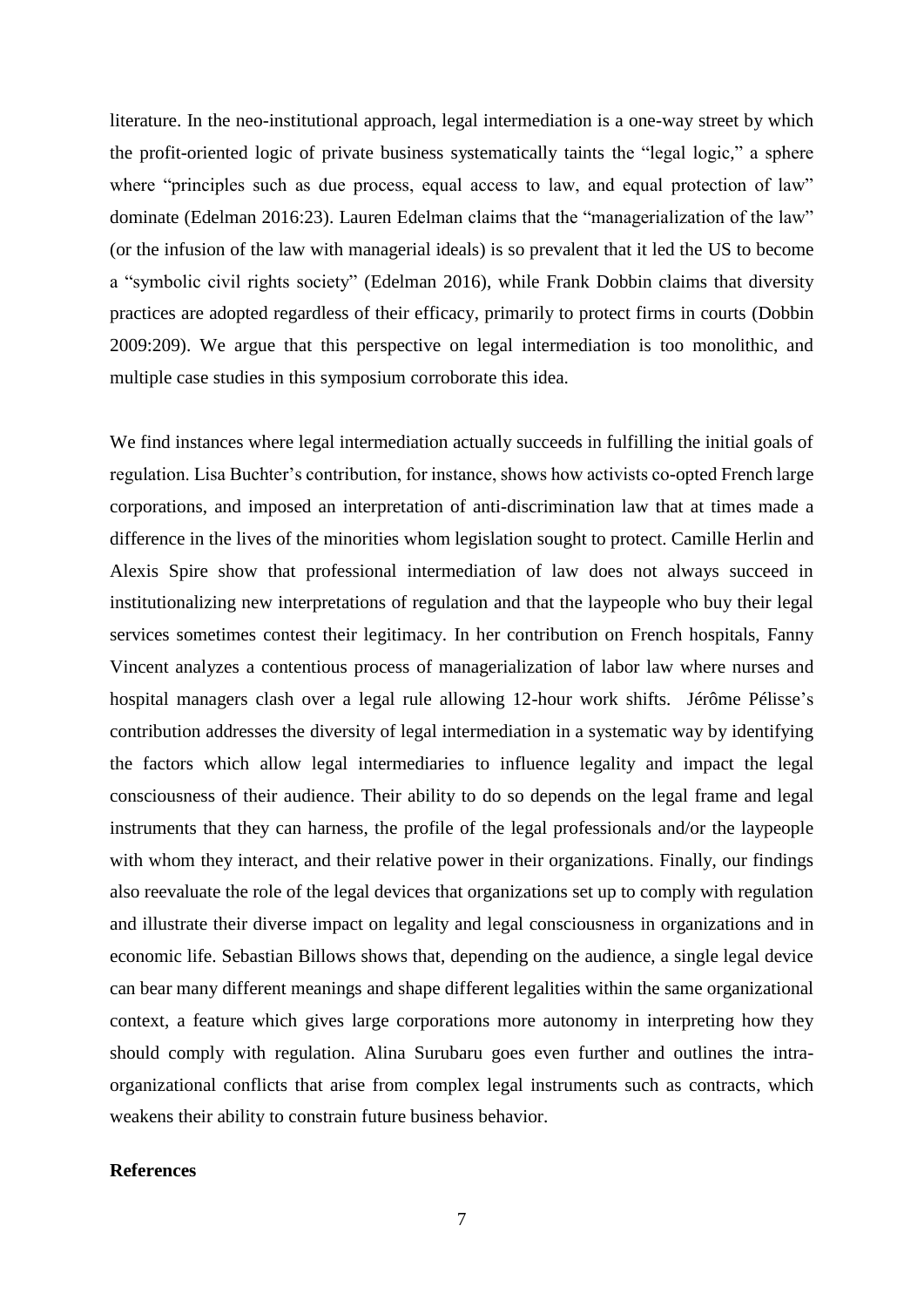- Abbott, Andy. 2005. "Sociology of Work and Occupations." Pp. 307–330 in *Handbook of Economic Sociology*, edited by N. J. Smelser and R. Swedberg. Princeton: Princeton University Press.
- Abbott, Kenneth, David Levi-Faur, and Duncan Snidal. 2017. "Theorizing Regulatory Intermediaries: The RIT Model." *The Annals of the American Academy of Political and Social Science* 670(1):13–35.
- Ansell, C. and A. Gash. 2008. "Collaborative Governance in Theory and Practice." *Journal of Public Administration Research and Theory* 18(4):543–71.
- Bartley, Tim. 2007. "Institutional Emergence in an Era of Globalization: The Rise of Transnational Private Regulation of Labor and Environmental Conditions." *American Journal of Sociology* 113(2):297–351.
- Bartley, Tim. 2010. "Transnational Private Regulation in Practice: The Limits of Forest and Labor Standards Certification in Indonesia." *Business and Politics*.
- Bereni, Laure. 2011. "Le Discours de la Diversité en Entreprise : Genèse et Appropriations." *Sociologies pratiques* (23):9–19.
- Bereni, Laure and Anne Revillard. 2007. "Des Quotas à la Parité : « Féminisme d'État » et Représentation Politique (1974-2007)." *Genèses* (67):5–23.
- Billows, Sebastian. 2016. "La Politique de l'ambiguïté Juridique. Quand l'Etat Tente de Réguler Les Échanges Entre La Grande Distribution et Ses Fournisseurs." *Sociologie Du Travail* 58(1):8–31.
- Bourdieu, Pierre. 1987. "The Force of Law : Toward a Sociology of the Juridical Field." *The Hastings Law Journal* 38(1971):805–853.
- Braithwaite, John. 1982. "Enforced Self-Regulation: A New Strategy for Corporate Crime Control." *Michigan Law Review* 80:1466–1507.
- Braithwaite, John. 2009. *Regulatory Capitalism: How It Works, Ideas for Making It Work Better*. London: Edward Elgar Publishing.
- Burstein, Paul. 1985. *Discrimination, Jobs, and Politics: The Struggle for Equal Opportunity in the United States Since the New Deal*. Chicago: University of Chicago Press.
- Carpenter, Daniel. 2010. *Reputation and Power: Organizational Image and Pharmaceutical Regulation at the FDA*. Princeton: Princeton University Press.
- Carpenter, Daniel and David A. Moss. 2014. *Preventing Regulatory Capture: Special Interest Influence and How to Limit It*. New York and Cambridge.
- Carpenter, Daniel P. 2001. *The Forging of Bureaucratic Autonomy: Reputations, Networks, and Policy Innovation in Executive Agencies, 1862-1928*. Princeton: Princeton University Press.
- Chappe, Vincent-Arnaud. 2015. "Les discriminations syndicales saisies par le droit à PSA." *La nouvelle revue du travail* (7).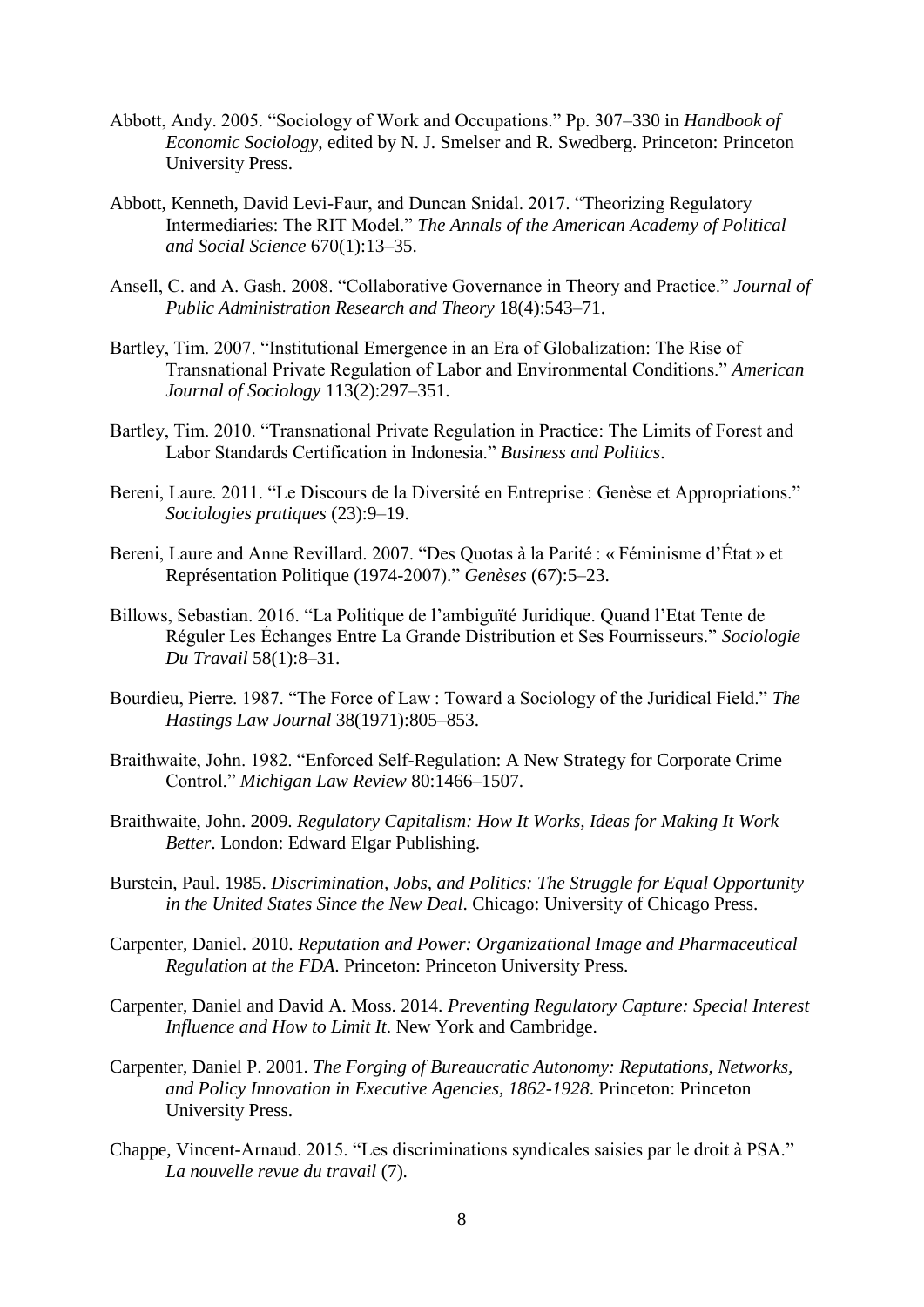- Dixon, Marc and Andrew W. Martin. 2012. "We Can't Win This on Our Own: Unions, Firms, and Mobilization of External Allies in Labor Disputes." *American Sociological Review* 77(6):946–69.
- Dobbin, Frank. 2009. *Inventing Equal Opportunity*. Princeton: Princeton University Press.
- Edelman, Lauren B. 1992. "Legal Ambiguity and Symbolic Structures : Organizational Mediation of Civil Rights Lawl." *American Journal of Sociology* 97(6):1531–1576.
- Edelman, Lauren. 2016. *Working Law: Courts, Corporations, and Symbolic Civil Rights*. Chicago and London: The University of Chicago Press.
- Edelman, Lauren B. and Robin Stryker. 2005. "A Sociological Approach to Law and the Economy." Pp. 527–551 in *The Handbook of Economic Sociology*. Princeton: Princeton University Press.
- Edelman, Lauren B., Linda H. Krieger, Scott R. Eliason, Catherine R. Albiston, and Virginia Mellema. 2011. "When Organizations Rule: Judicial Deference to Institutionalized Employment Structures." *American Journal of Sociology* 117(3):888–954.
- Ewick, Patricia and Susan Silbey. 1998. *The Commonplace of Law: Stories from Everyday Life*. University of Chicago Press. Chicago.
- Freeman, J. and M. Minnow. 2009. *Government by Contract: Outsourcing and American Democracy*. Cambridge, Massachusetts: Harvard University Press.
- Galanter, Marc. 1974. "Why The " Haves " Come Out Ahead : Speculations On The Limits Of Legal Change." *Law & Society Review* 9(1):95–160.
- Guillaume, Cécile, Sophie Pochic, and Rachel Silvera. 2015. "Dans Les Syndicats: Du Volontarisme à La Contrainte Légale." *Travail, Genre et Sociétés* 34(2):193–98.
- Hallett, Tim. 2010. "The Myth Incarnate: Recoupling Processes, Turmoil, and Inhabited Institutions in an Urban Elementary School." *American Sociological Review* 75(1):52– 74.
- Heyer, Katharina, Pierre-Yves Baudot, Céline Borelle, and Anne Revillard. 2013. "Droits Ou Quotas ? L' American with Disabilities Act (ADA) Comme Modèle Des Droits Des Personnes Handicapées." *Terrains & Travaux* 23(2):127.
- Hirschman, A. O. 1970. *Exit, Voice and Loyalty. Responses to Decline in Firms, Organizations and States*. Harvard University Press. Cambridge, MA.
- Horwitz, Morton. 1992. *The Transformation of American Law: The Crisis of Legal Orthodoxy*. Oxford, New York: Oxford University Press.

Huising, R., Silbey S. 2011. "Governing the gap: Forging safe science through relational regulation.", *Regulation and Governance* (1), 14-42.

Huising, R., Silbey S. 2013. "Constructing Consequences for Noncompliance: The Case of Academic Laboratories." *Annals of the American Academy of Political and Social Science*, vol. 649: 157–177.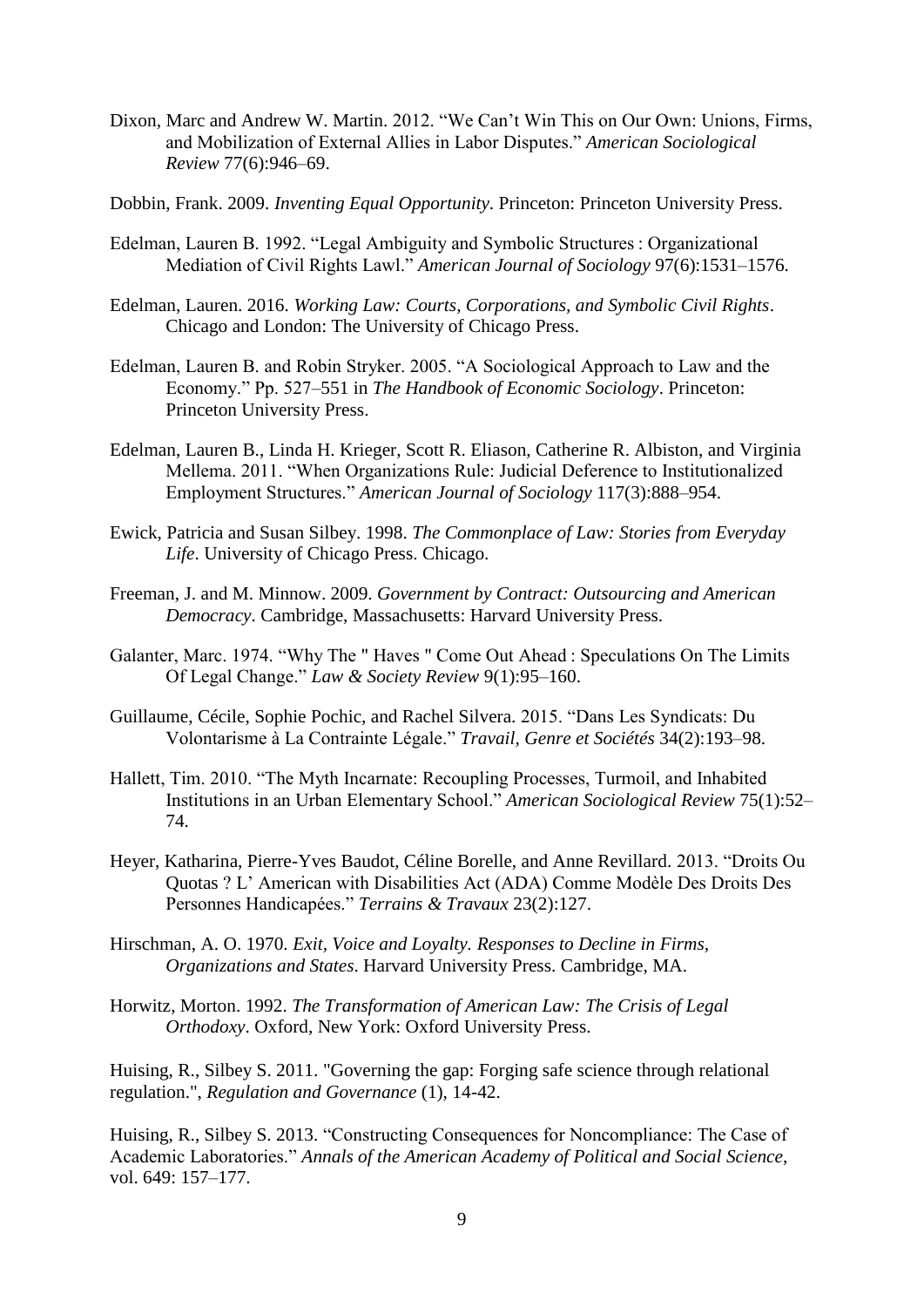Huising, R., Silbey S. 2016. "27. Surveillance and Regulation of Laboratory Practices." pp.798-848 in T*he Handbook of Science and Technology Studies*, edited by U. Felt, R. Fouché, C.A. Miller and L. Smith-Doerr, Cambridge and London, MIT Press.

Huising, R. 2015, "To Hive or to Hold? Producing Professional Authority through Scut Work", *Administrative Science Quarterly* 60 (2): 263-299.

- Kagan, R., N. Gunningham, and D. Thornton. 2003. "Explaining Corporate Environmental Performance: How Does Regulation Matter." *Law & Society Review* 37(1):51–90.
- Kellogg, Katherine. 2009. "Operating Room: Relational Spaces and Microinstitutional Change in Surgery." *American Journal of Sociology* 115(3):657–711.
- Lascoumes, Pierre and Jean-Pierre Le Bourhis. 1996. "Des 'Passe-Droits' Aux Passes Du Droit. La Mise En Oeuvre Socio-Juridique de l'action Publique." *Droit et Société* 32(1):51–73.
- Lempert, Richard and Joseph Sanders. 1986. *An Invitation to Law and Social Science: Deserts, Disputes and Distribution*. Philadelphia: University of Pennsylvania Press.
- Levi-Faur, David. 2005. "The Global Diffusion of Regulatory Capitalism." *The Annals of the American Academy of Political and Social Science* 598(1):12–32.
- Lieberman, Robert C. 2015. "Private Power and American Bureaucracy: The State, the EEOC, and Civil Rights Enforcement." Pp. 259–286 in *Boundaries of the State in US History*, edited by J. T. Sparrow, W. J. Novak, and S. W. Sawyer. Chicago and London: The University of Chicago Press.
- Macaulay, S. 1963. "Non-Contractual Relations in Business." *American Journal of Sociology* 28(1). Retrieved (http://scholar.google.com/scholar?hl=en&btnG=Search&q=intitle:non+contractual+r elations+in+business#2).
- Majone, G. 1997. "From the Positive to the Regulatory State: Causes and Consequences of Changes in the Mode of Governance." *Journal of Public Policy* 17(02):139–167.
- McCann, Michael. 1994. *Rights at Work. Pay Equity Reform and the Politics of Legal Mobilization*. The University of Chicago Press.
- McDonnell, Mary-Hunter, Brayden G. King, and Sarah A. Soule. 2015. "A Dynamic Process Model of Private Politics: Activist Targeting and Corporate Receptivity to Social Challenges." *American Sociological Review* 80(3):654–78.
- Nelson, Robert L. and Laura Beth Nielsen. 2000. "Cops, Counsel, and Entrepreneurs: Constructing the Role of Inside Counsel in Large Corporations." *Law & Society Review* 34(2):457–494.
- Pélisse, Jérôme. 2004. *A la recherche du temps gagné. Sens et usages sociaux des règles autour des 35h*, Thèse de sociologie, Centre d'Etudes de l'Emploi, Université Marne la Vallée, 668p.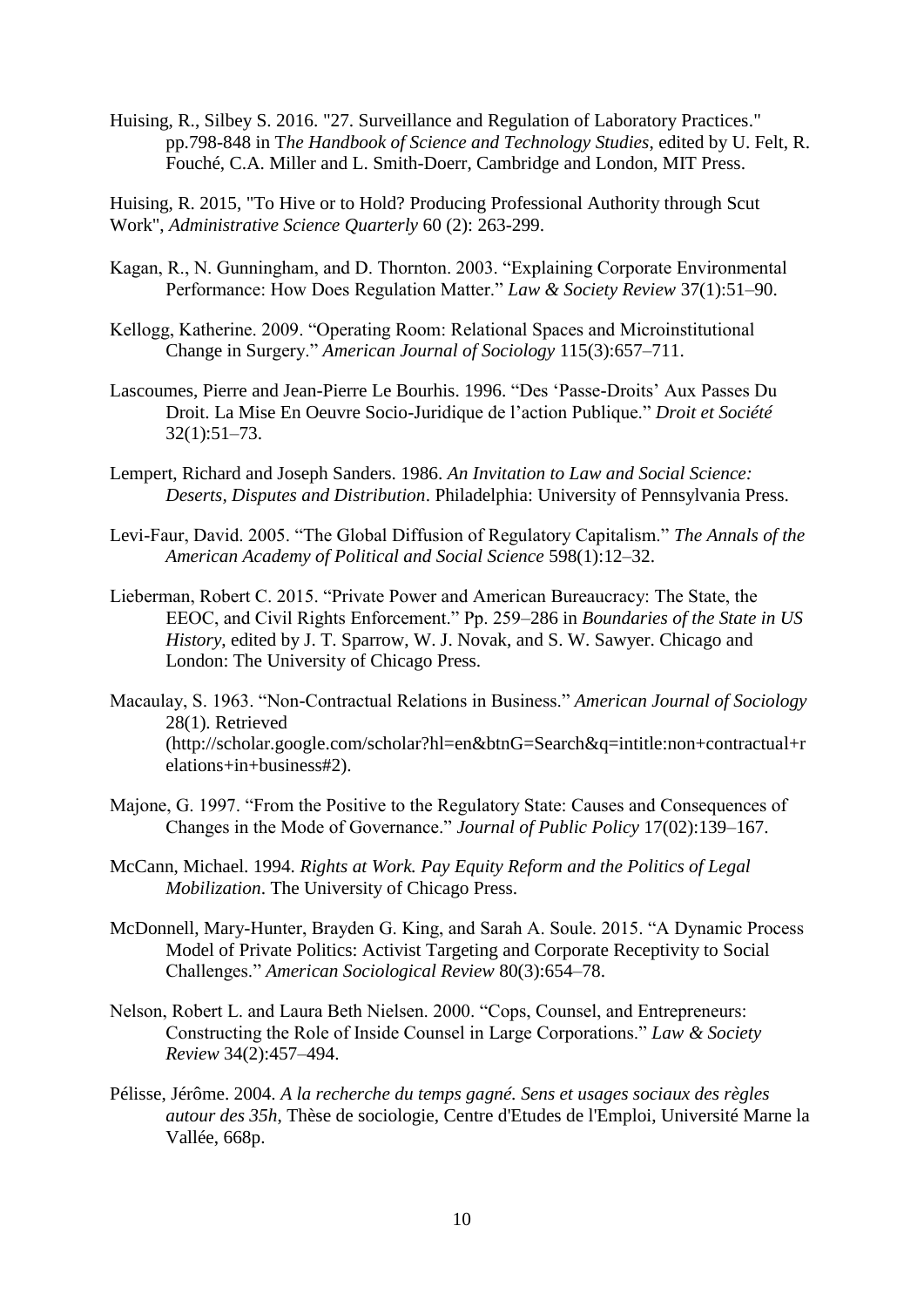- Pélisse, Jérôme. 2005. "A-t-on conscience du droit ? Autour des Legal Consciousness Studies, Summary." *Genèses* no 59(2):114–30.
- Pélisse, Jérôme. 2007. "7. Les Usages Syndicaux du Droit et de la Justice." Pp. 165–89 in *La fonction politique de la justice*, *Recherches/Territoires du politique*. Paris: La Découverte.
- Pélisse, Jérôme. 2009. "Judiciarisation Ou Juridicisation ? Usages et Réappropriations Du Droit Dans Les Conflits Du Travail." *Politix* (86):73–96.
- Pélisse, Jérôme. 2011. "La Mise En OEuvre Des 35 Heures : D'une Managérialisation Du Droit à Une Internalisation de La Fonction de Justice." *Droit et Société* (77):39–65.

Pélisse, Jérôme. 2017. « Gérer les risques par le droit : articulation et intermédiation dans les laboratoires de nanosciences en France et aux Etats-Unis ». *Droit et société* 96 (2) : 321-336.

- Perrow, Charles. 1991. "A Society of Organizations." *Theory and Society* 20(6):725–62.
- Revillard, Anne. 2017. "Social Movements and the Politics of Bureaucratic Rights Enforcement: Insights from the Allocation of Disability Rights in France." *Law & Social Inquiry* 42(2):450.
- Silbey, S., Agrawal R., 2011. « The Illusion of Accountability: Information Management and Organizational Culture », *Droit et société* 77: 69-86
- Stryker, R. 2003. "Mind the Gap: Law, Institutional Analysis and Socioeconomics." *Socio-Economic Review* 1(3):335–367.
- Stryker, Robin and Nicholas Pedriana. 2004. "The Strength of a Weak Agency : Enforcement of Title VII of the 1964 Civil Rights Act and the Expansion of State Capacity, 1965- 1971." *American Journal of Sociology* 110(3):709–760.
- Suchman, Mark C. 2003. "The Contract as Social Artifact." *Law and Society Review* 37(1):91–142.
- Sutton, John. 2001. *Law/Society: Origins, Interactions, and Change*. Sage.
- Talesh, Shauhin. 2009. "The Privatiszation of Public Legal Rights: How Manufactures Construct the Meaning of Consumer Law". *Law & Society Rev.* 43: 527-562.

Talesh, Shauhin. 2015. "Legal Intermediaries: How Insurance Companies Construct the Meaning of Compliance with Antidiscrimination Laws." *Law & Policy* 37(3):209–239.

- Talesh, Shauhin and Pélisse, Jérôme. 2018. " How Legal Intermediaries Facilitate or Inhibit Social Change". *LIEPP Working Paper* n°73.
- Thatcher, Mark. 2014. "From Old to New Industrial Policy via Economic Regulation." *Rivista Della Regolazione Dei Mercati* (2):6–22.
- Vogel, Steven Kent. 1996. *Freer Markets, More Rules: Regulatory Reform in Advanced Industrial Countries*. Cornell: Cornell University Press.